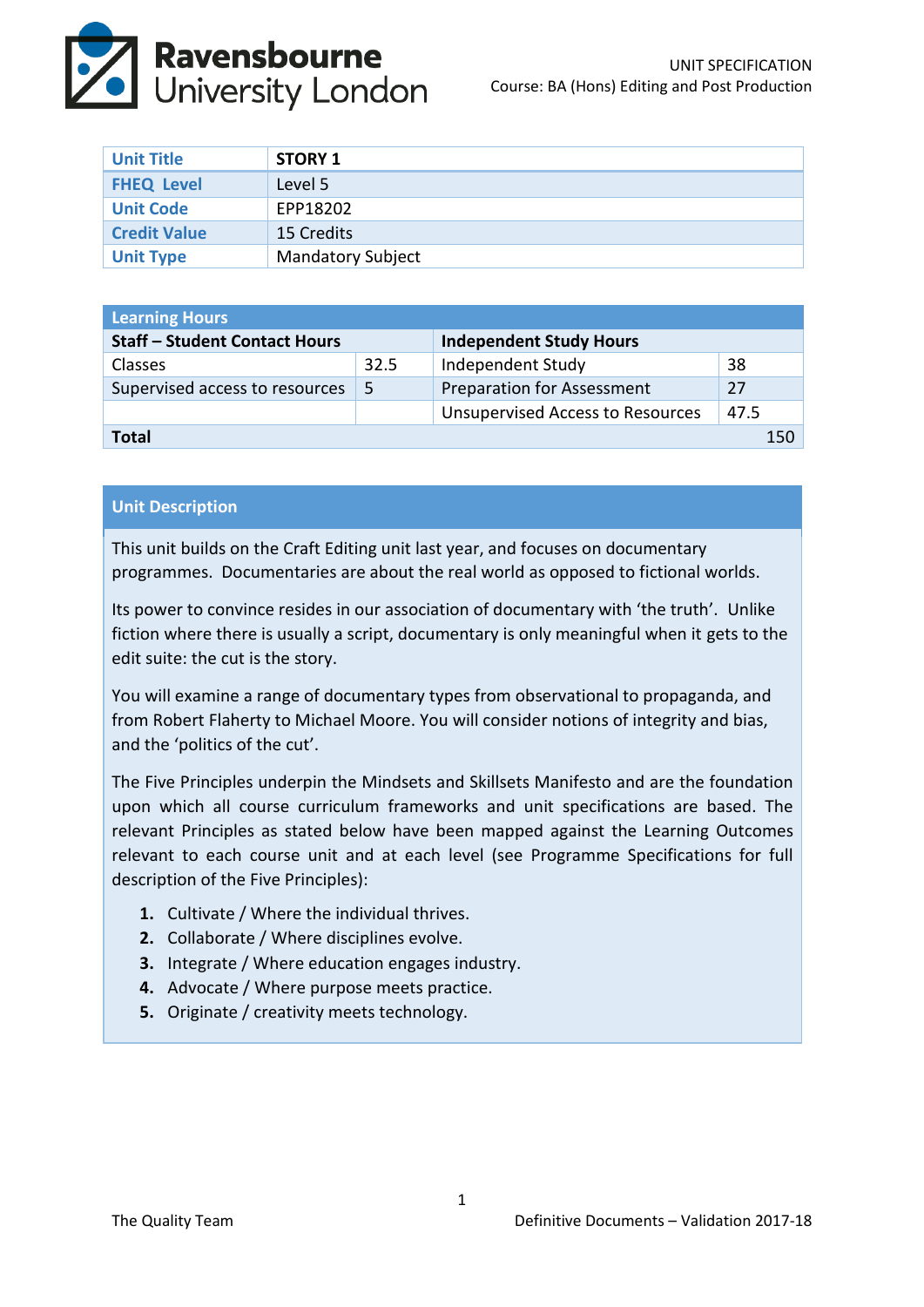#### **Unit Indicative Content**

- Editing factual programmes
- Integrity, truth, and bias the politics of the cut
- Documentary types
- Factual structure
- Advanced editing techniques
- Identifying the audience

# **Unit Aims**

- Understand factual storytelling in relation to an identified audience.
- Understand the potential of documentary to sway opinion
- Development of skills to articulate a coherent argument/story in moving images and sounds.

#### **Unit Learning Outcomes**

#### **LO 2 Concept/Ideation**

Analyse research materials leading to the generation of the ideation and concepts that inform and lead to project development.

Related Principle: ORIGINATE

## **LO 4 (Pre) Production**

Employ relevant knowledge of production skills alongside a grasp of the creative potential of a selection of processes, materials and methods that inform creative and academic practice.

Related Principle: COLLABORATE

## **LO 5 Presentation /Storytelling For Influence**

Select and employ effective methods of presentation and communication of projects in considering the audience/client and the purpose of the work, whether in visual, oral or written form.

Related Principle: ADVOCATE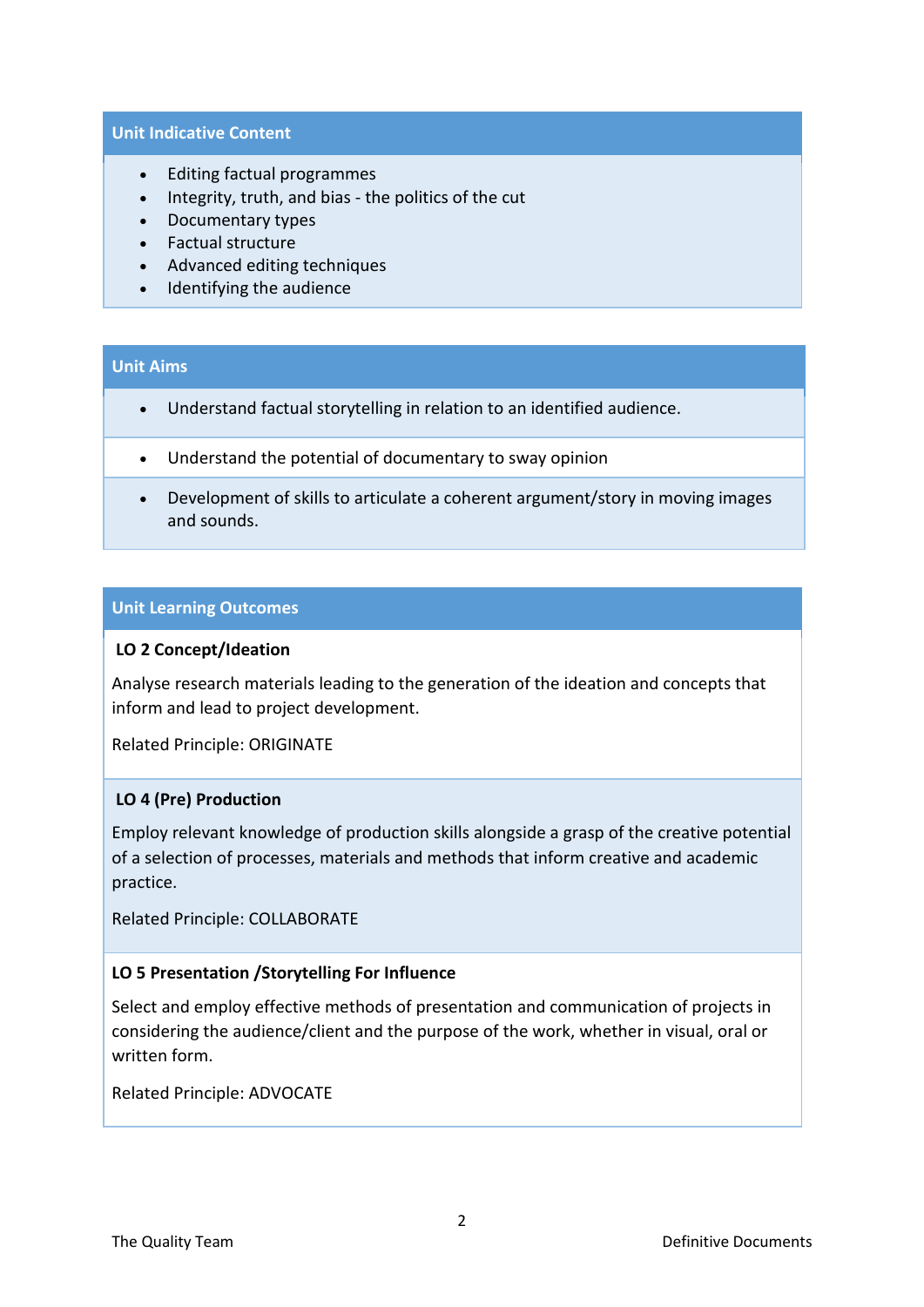## **Learning and Teaching Methods**

This unit will be delivered using a combination of:

- Briefings
- Lectures
- Project work
- Workshops
- Debate
- Online activity
- Group presentations and critiques
- Self-directed independent study

| <b>Assessment methods and tasks</b> |                                                                                                                                                      |  |  |
|-------------------------------------|------------------------------------------------------------------------------------------------------------------------------------------------------|--|--|
| <b>Assessment tasks</b>             | Weighting (%) (one grade or multi-grade unit)                                                                                                        |  |  |
| Project Work                        | 100%<br>Tasks are likely to include:<br>A final piece / pieces of edited video work<br>Supporting written material / Theory based essay<br>$\bullet$ |  |  |

## **Indicative Assessment Criteria**

Evidence of research for the generation of concepts that lead to project work (LO 2) Quality of post production skills, and grasp of creative potential of provided materials to deliver a creative outcome. (LO 4)

Evidence of selection and application of effective storytelling methods that consider the audience and purpose of the work. (LO 5)

## **Essential Reading list**

- 1. Bernard, S.C. (2010). *Documentary Storytelling: Creative Nonfiction on Screen*. 3 edition. Amsterdam ; Boston: Focal Press.
- 2. Bricca J, (2017) Documentary Editing: Principles & Practice 1st Edition, Kindle Edition, Focal Press
- 3. Bruzzi, S. (2011). *New Documentary: A Critical Introduction*. 1 edition. London; New York: Routledge.
- 4. Murch, W. (2001). *In The Blink Of An Eye: A Perspective on Film Editing;* Silman-James Press.
- 5. Nichols, B. (2017). *Introduction to Documentary, Third Edition*. 3 edition. Bloomington: Indiana University Press.